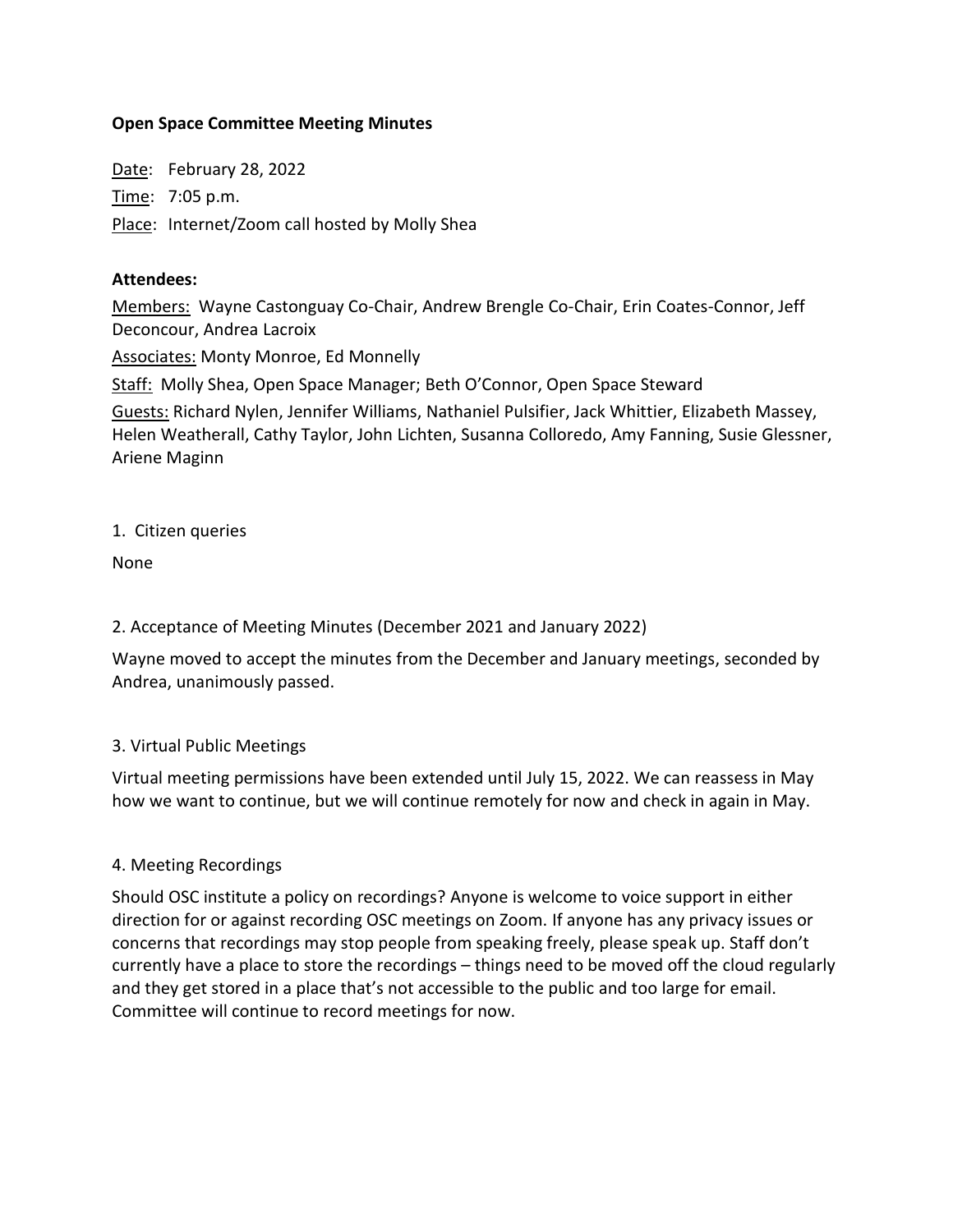# 5. Discussion on Revised Open Space Plan for 55 Waldingfield Rd (ORA, Inc)

OSC reviewed changes on the map from the revised plan. Portion E is new – the western gardens are now proposed to be held under CR but weren't in previous plans. The original 8.8 acres under CR are no longer included in the proposed 40%. The western paddocks are also listed under the new CR. The eastern paddocks are left out. For the purposes of this discussion, the OSC is referring to the portion of paddocks along the road as the "western paddocks" and the portion to the east where the equestrian field is and behind the front building as the "eastern paddocks."

This discussion was first opened up to questions and comments by OSC members.

After questions about changes to proposed trails, Chip Nylen explained that ORA will maintain a trail open to the public within the bounds of the property. ORA also wants to utilize the neighboring Greenbelt open space, but in case that ever goes away, ORA will maintain a trail within their property along section B on the map. It will connect to the original 8.8 acres in CR. Jennifer Williams from ORA also elaborated on trail map plans. The trail hasn't changed; they have another map with sections set aside separately for horses and pedestrians. This trail along section B will be specifically for pedestrians.

Monty asked the question: where will the public parking be? What will be the arrangements for parking? ORA explained that parking will be in Section C on the southerly portion along the road – there will be 5 spaces with no restrictions. ORA is also considering expanding the parking to include more spaces on weekends. On average, the number of people who park at the current Greenbelt trailhead tends to be 2-4 cars currently, but that parking is along the road and not safe. Expanding parking on weekends would be safer and allow for more access.

Andy asked ORA to elaborated on future plans for the eastern paddock. ORA has stated in the past that they don't plan to build on this part of the property and will keep it open for equestrian use, but it is also not included in the proposed CR. What would the process be if ORA changed their mind in the future and wanted to build on the eastern paddock?

Chip Nylen answered this question. Based on previous feedback, ORA reduced the footprint of developed space from 72,000 to 30,000. The Bylaw controls for anything outside of the phases in the current plans. If there's any building proposed outside of the current phases, then it would need to go back to the Planning Board for approval. If ORA ever wanted to do work on the Eastern Paddock, that would need to go through the Planning Board. In this case, "building" includes all structures, including solar panels. The only exception is a run-in shed for equestrian uses (a 3-sided building, not a barn). It will take a considerable amount of money to restore the existing buildings, and the eastern paddock is being set aside to help finance the costs of restoration, with no plans to develop anything outside of equestrian use.

Andy asked if ORA anticipates any temporary structures on the eastern paddock like tents for holding events. ORA may put up a tent at some point for events but would follow any necessary procedures if they apply.

Wayne thanked ORA for answering our questions. Jeff seconded the thanks, and also asked how ORA plans to maintain the eastern paddock. Jennifer shared the plan to maintain it for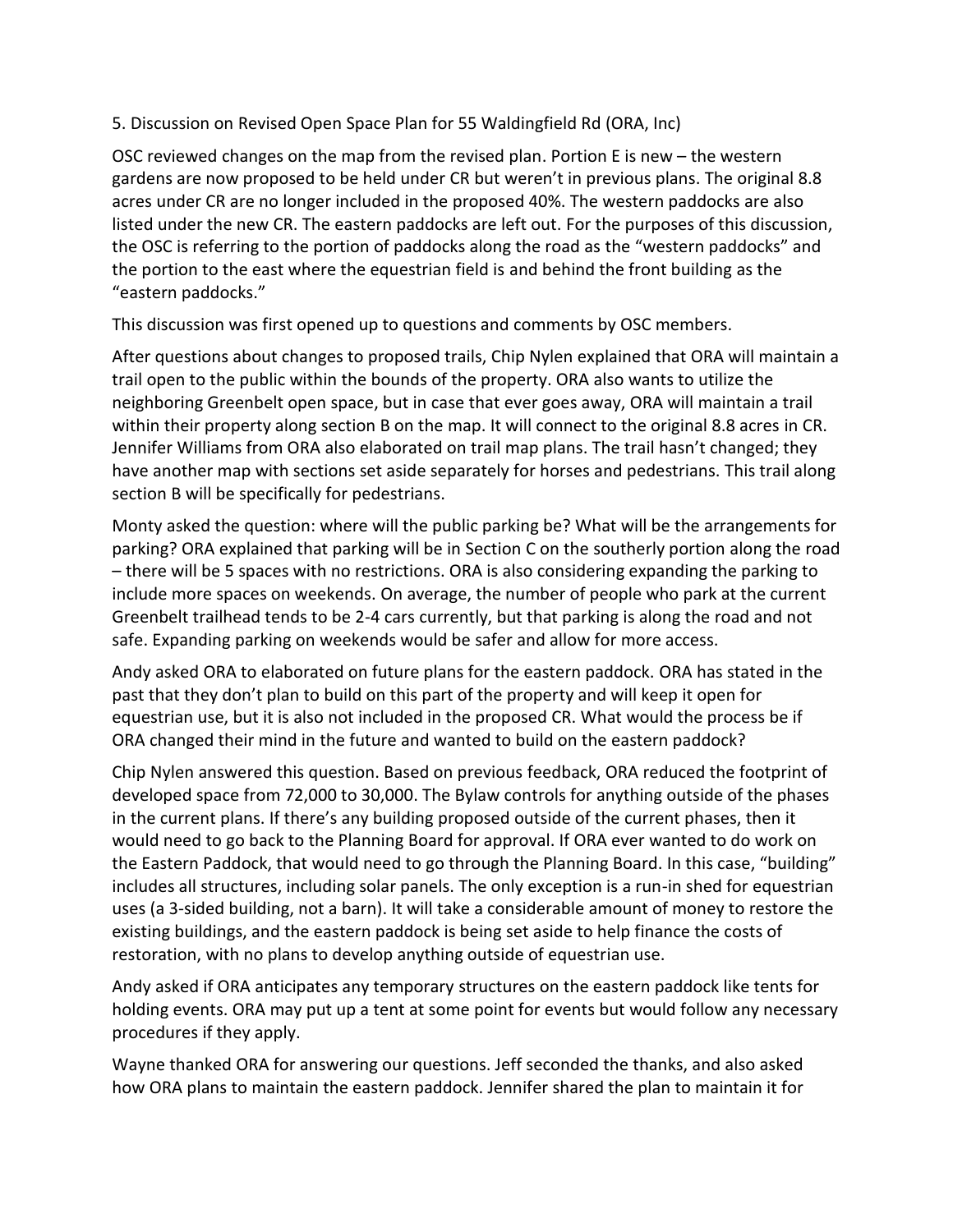equestrian use – no irrigation, nothing damaging to the soil, just lawn and plant maintenance. some fences will need to be replaced but the plan is for replacing with split-fence to keep in the character of the town.

Erin, Andrea, and Jeff all voiced support with the current plan.

Wayne prefers to stick with the original recommendations of the OSC to prioritize conserving both of the paddocks, not just the western paddock.

Ed asked where the CR would go after the Planning Board makes a determination on it.

Chip Nylen spoke about the CR procedures. It must be conveyed or held. ORA does not wish to convey it, so need to speak to groups about holding it. They would like to go through a process to find the right NGO to hold it. The CR must be signed off by Cons Comm and Board of Selectment, in addition to other signatures for approval. In addition, ORA plans to extend and restate the original 8.8 acre CR to be open access, whereas it is currently private. Most proposed CRs are accepted.

Wayne asked Chip if ORA's preference is that the CR goes to an NGO or the town – is the town an option? Chip stated that they would love to give the CR to the town. We have stewards, staff, and a commitment in the town to support the CR. They will prioritize following the Bylaw and choosing the right group.

Next, the discussion was opened up to questions and comments from the public. Public comments are summarized below:

-Jack Whittier, 35 Waldingfield Road: The area in phase 1B, conservation area C, preserves an area adjacent to a parking lot for 35 vehicles. Why won't ORA put this parking lot in the back of the property, such as behind the barn?

-Elisabeth Massey, 920 Highland St, Hamilton: Elisabeth voiced concerned about what can happen on the land that is not permanently conserved. Once the property becomes commercialized, it becomes hard for the town to stop future development. What happens if ORA sells the property to someone who wants to develop the eastern paddock?

Jennifer and Chip responded to this concern: any future owner would also need to go through the Planning Board to develop that eastern paddock. ORA isn't looking for a leap of faith in their promises, they are looking for the Planning Board to hold them accountable in writing.

Andy added that the eastern paddock is also valuable as conserved land because it is contiguous with the Greenbelt property.

-John Lichten, 7 Waldingfield Road: John drives on Waldingfield Road every day and loves coming around the corner and seeing that open space that we're referring to as eastern paddock. Most of the property can be seen clearly when someone is walking or driving down the road, which is the fundamental issue of those who don't think this is an appropriate property for this project.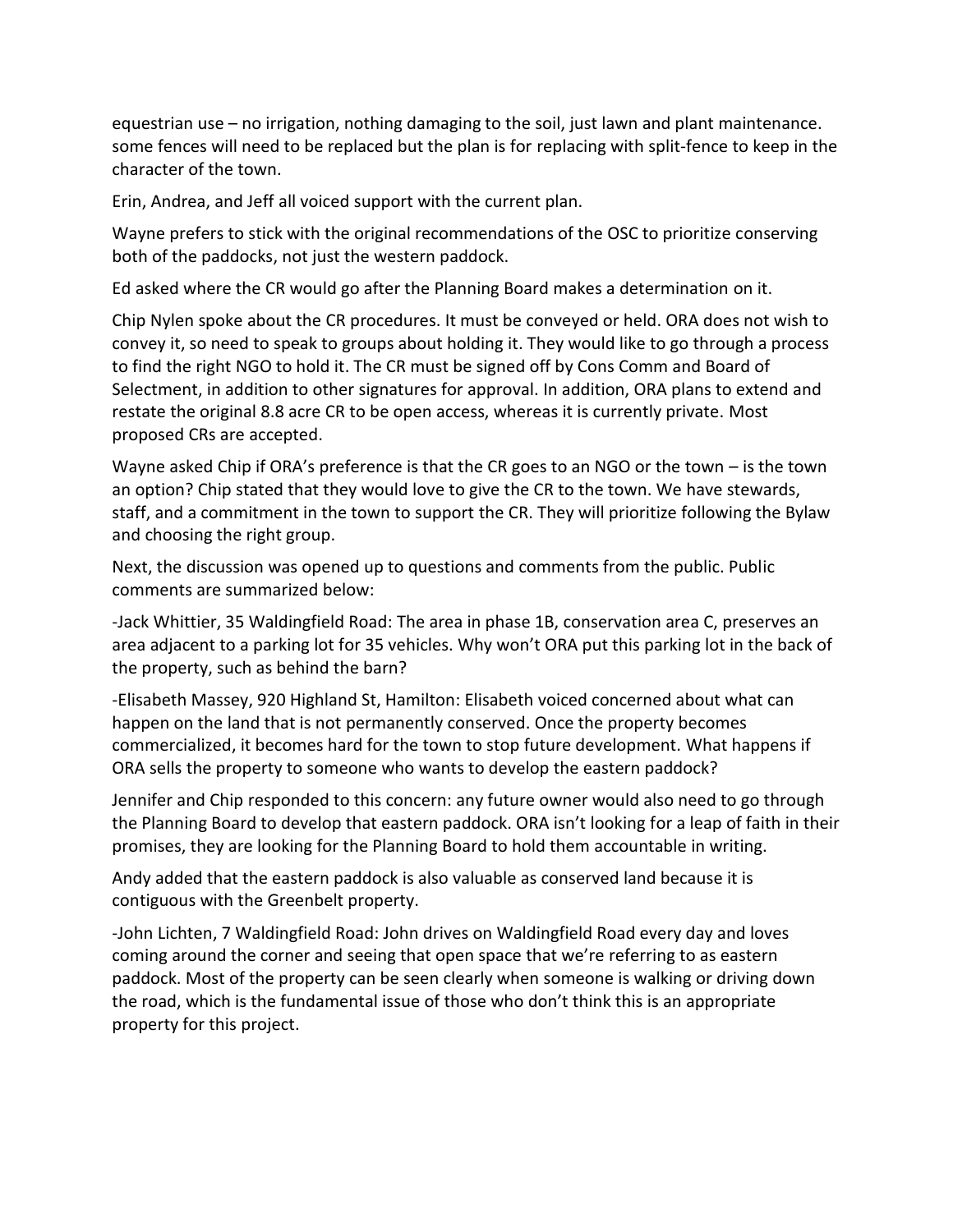-Amy Fanning, 140 Topsfield Road: Section E is confusing and wants clarification: Are people saying this land is already being preserved so it shouldn't count towards the 40%?

Chip answered: There's nothing in the Bylaw that says this area must be preserved. It is not currently under permanent conservation. If it wasn't preserved, then landscape and buildings on this land could be changed in the future.

There were some back-and-forth exchanges between ORA representatives and some members of the public, wherein member(s) of the Friends of Waldingfield voiced their desire to purchase this property and put the entire property into permanent conservation. Andy requested a stop to this exchange, as the OSC meeting is not the correct forum.

Andy checked back in about feedback from OSC members.

Erin elaborated on her support for the current plan. ORA has listened to our feedback and gone back to revise their plan to include everything required by the bylaw, and everything the OSC recommended aside from permanently conserving the eastern paddock. This plan puts 40% new land under CR, has trail access, and protects the western paddock. Although we would like to see the eastern paddock conserved as well, Erin questioned what more the OSC can request of ORA given their adherence to the Bylaw. How do we move forward and decide what to include in a statement to the Planning Board?

Andy suggested we table further discussion at this point. We are missing members Ralph Williams and Katie Hone, who we don't want to leave out of this discussion. He suggested we get their input offline and then return another memo to the Planning Board, outlining the split support and concerns of OSC members. Wayne will brief Ralph and Katie on what happened tonight and get their input for the memo.

6. Spring Town Meeting Warrant Article: Add 39 Mile Lane and 3 Candlewood Rd to Open Space Bond List

Molly shared maps of 2 parcels to add to the Bond List at the spring town meeting as well as the draft warrant article. Wayne also suggested that we write some elaboration for the public that these properties are just being put on the table as important potential conservation land that we may want to conserve in the future, but we are not looking to purchase them now. Warrant articles are currently being reviewed by Town Manager and Town Council.

# 7. Spring Town Meeting Warrant Article: 161 Topsfield Road update

This is a warrant article from the Director of Planning and the Planning Board. This is a warrant to give authorization to the Select Board to dispose of the property at 161 Topsfield Road by designating the front as affordable housing and the back part as open space. The warrant lets future decisions about this land go to the Select Board. This property would be open space given to the town at no cost. The Director of Planning wants to go to the Fin-Comm meeting with OSC's support of this article.